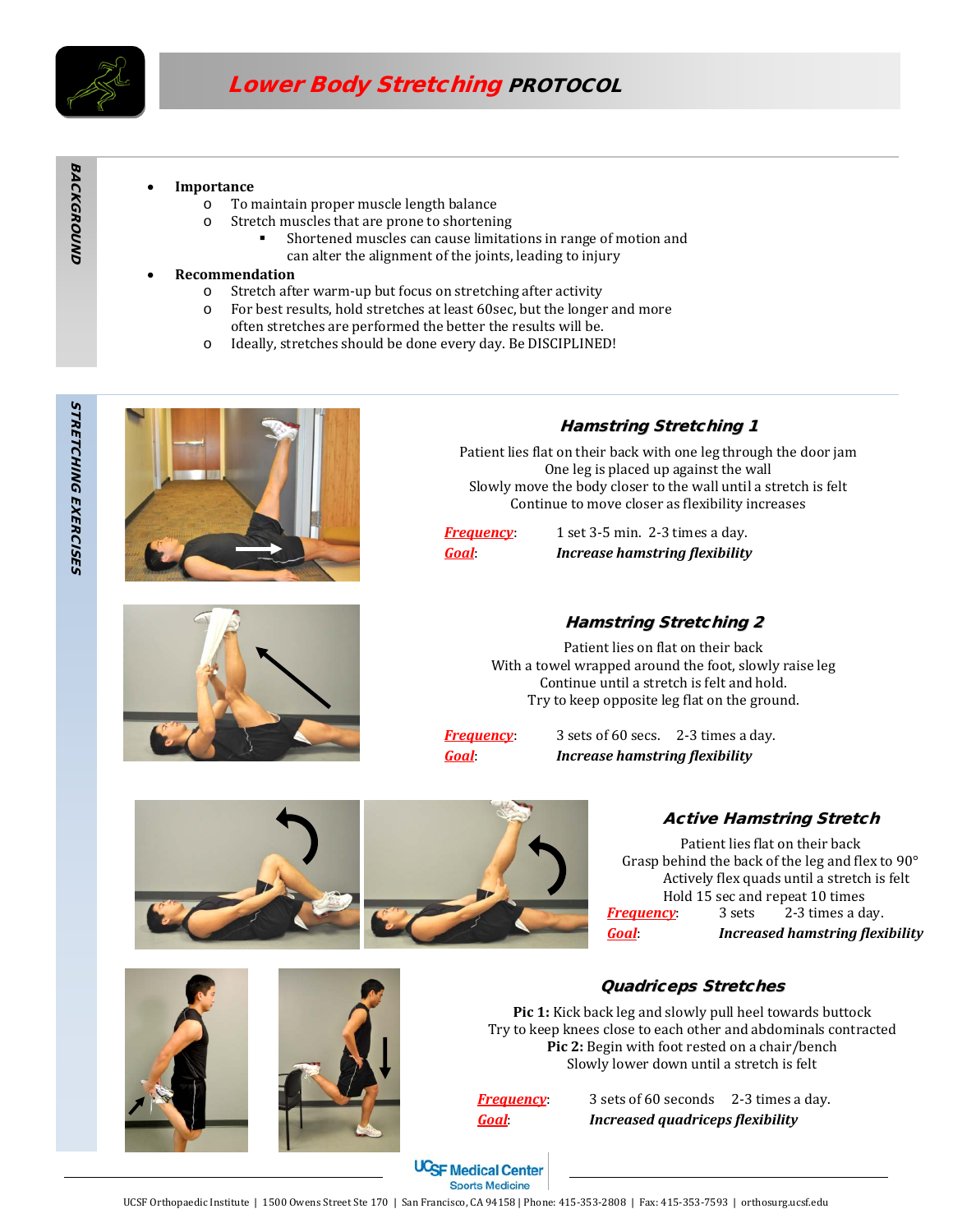

# Lower Body Stretching PROTOCOL









#### Hip Flexor Stretch

Begin in a lunge position with knee bent to 90 degrees Contract abdominal muscles to maintain back posture Slowly move the hips forwards until a hip stretch is felt Raise arm to increase stretch. **Keep abs contacted!**

*Frequency*: 3 sets of 60sec 2-3 times per day *Goal*: Increase hip flexor flexibility

## IT band Stretch

Stand next to a rail or stable object and grasp with hand Step with the leg closest to the rail in front of the other leg Slowly push hips away from the rail until a stretch is felt Keep body straight during this exercise Widen the distance during leg cross to increase the stretch

*Frequency*: 3 sets of 60 sec. 2-3 times per day *Goal*: *Increase IT band flexibility*





IT band Mobilization

Lay on a foam roller with top leg crossed over. Keep body in a straight line, do not bend hips. Roll from the hip to just above the knee. Use the other leg and hand to offload pressure. This exercise may cause some bruising to the thigh.

**Frequency:** 3 sets of 10 reps. 2-3 times per day<br>*Goal: Increase IT band flexibility* **Increase IT band flexibility** 









Calf Stretch 1

Stand on a step with the ball of the foot on the edge. Slowly lower heel towards the ground. This stretch should be performed with the knee straight and slightly bent.

**Frequency:** 3 sets of 60 sec. 2-3 times per day<br>*Goal:* **Increase calf flexibility** *Goal*: *Increase calf flexibility*

## Calf Stretch 2

Stand with the ball of the foot against the wall Slowly move body towards the wall until stretch is felt This stretch should be performed with the knee straight and slightly bent.

*Frequency*: 3 sets of 60 sec. 2-3 times per day **Increase calf flexibility** 

**UCSF Medical Center Sports Medicine**